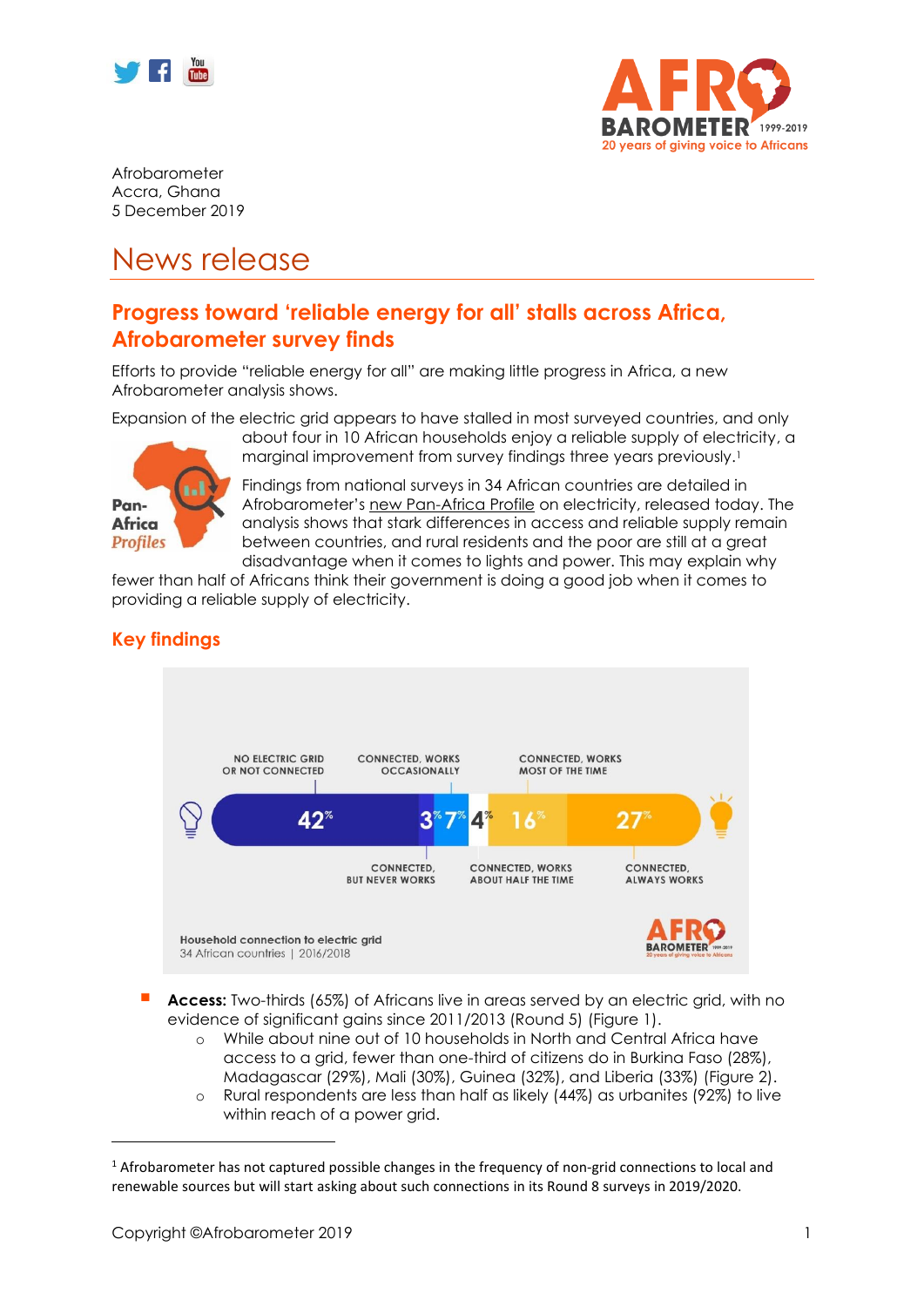

- **Connection:** Fewer than six in 10 households (58%) are actually connected to an electric grid. Morocco, Tunisia, and Mauritius boast nearly universal coverage, but more than three out of four Burkinabè, Ugandans, Liberians, and Malagasy are still without an electricity connection.
- Reliability: Fewer than half (43%) of Africans enjoy a reliable supply of electricity, a marginal improvement since the previous survey round.
	- o While electricity that works most or all of the time is the norm in Mauritius (98%) and Morocco (91%), it's a luxury in Malawi (5%) and Guinea (7%) (Figure 3).
	- o Ghana more than doubled its share of citizens reporting reliable power, from 37% in 2014 to 79%.
- **Government performance:** Fewer than half (45%) of Africans say their government is doing a good job of ensuring a reliable supply of electricity (Figure 4).
	- o Performance evaluations are strongly correlated with the level of access to the grid.

#### **Afrobarometer surveys**

Afrobarometer heads a pan-African, nonpartisan research network that conducts public attitude surveys on democracy, governance, economic conditions, and related issues across Africa. After six rounds of surveys in up to 38 countries between 1999 and 2015, Round 7 surveys included 45,823 interviews completed in 34 countries between September 2016 and September 2018.

Afrobarometer conducts face-to-face interviews in the language of the respondent's choice with nationally representative samples that yield country-level results with margins of error of +/-2 to +/-3 percentage points at a 95% confidence level.

Round 8 surveys are planned in at least 35 countries in 2019/2020. Interested readers may follow all our releases, including our Pan-Africa Profiles series of cross-country analyses, at #VoicesAfrica, and sign up for our distribution list at [www.afrobarometer.org.](http://www.afrobarometer.org/)

#### **Charts**



**Figure 1: Access to the electric grid** | 18 and 31 countries | 2005-2018

*Surveyors recorded whether the enumeration area had an electricity grid that most houses could access. (% "yes")*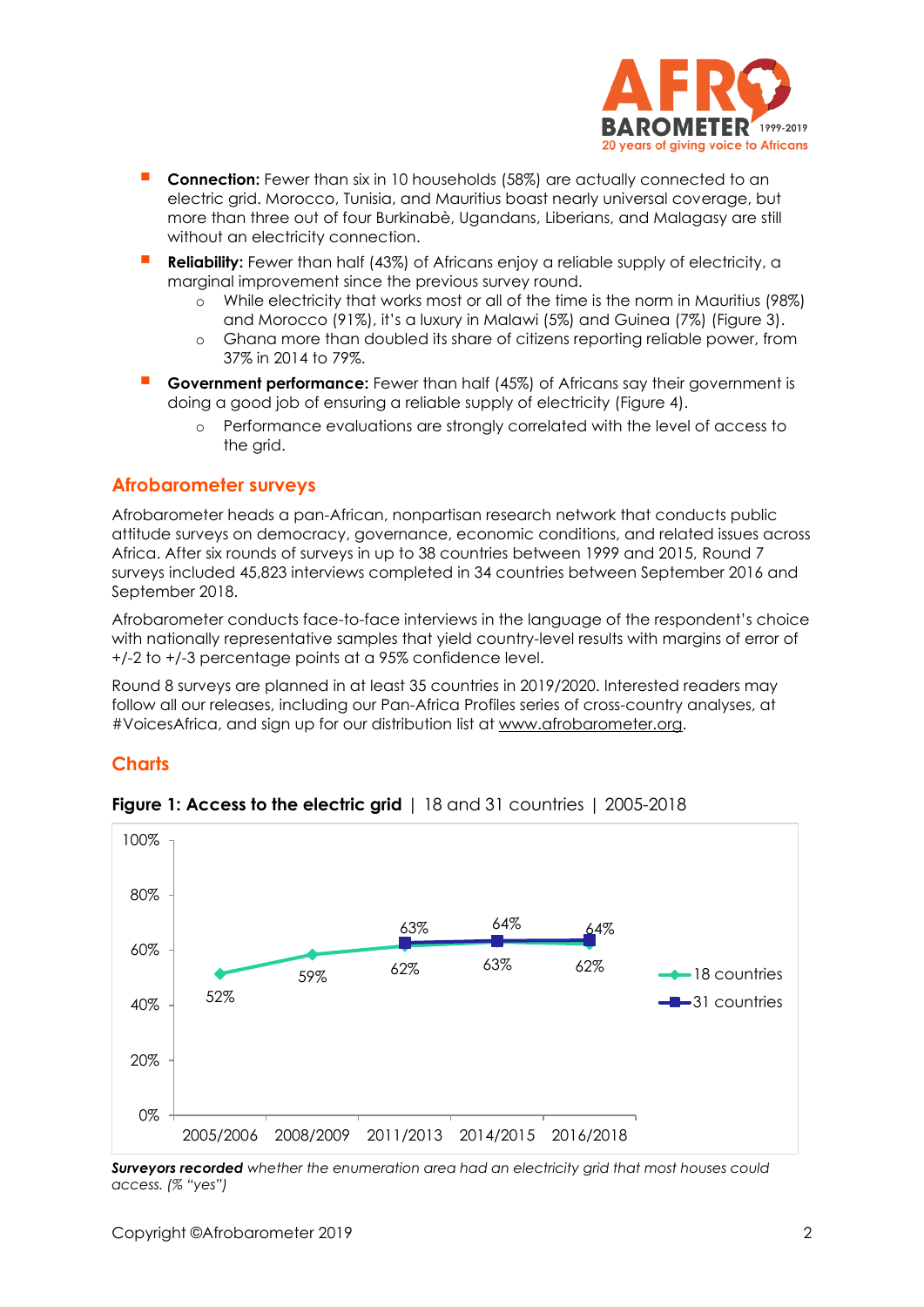





*Surveyors recorded whether the enumeration area had an electricity grid that most houses could access. (% "yes")*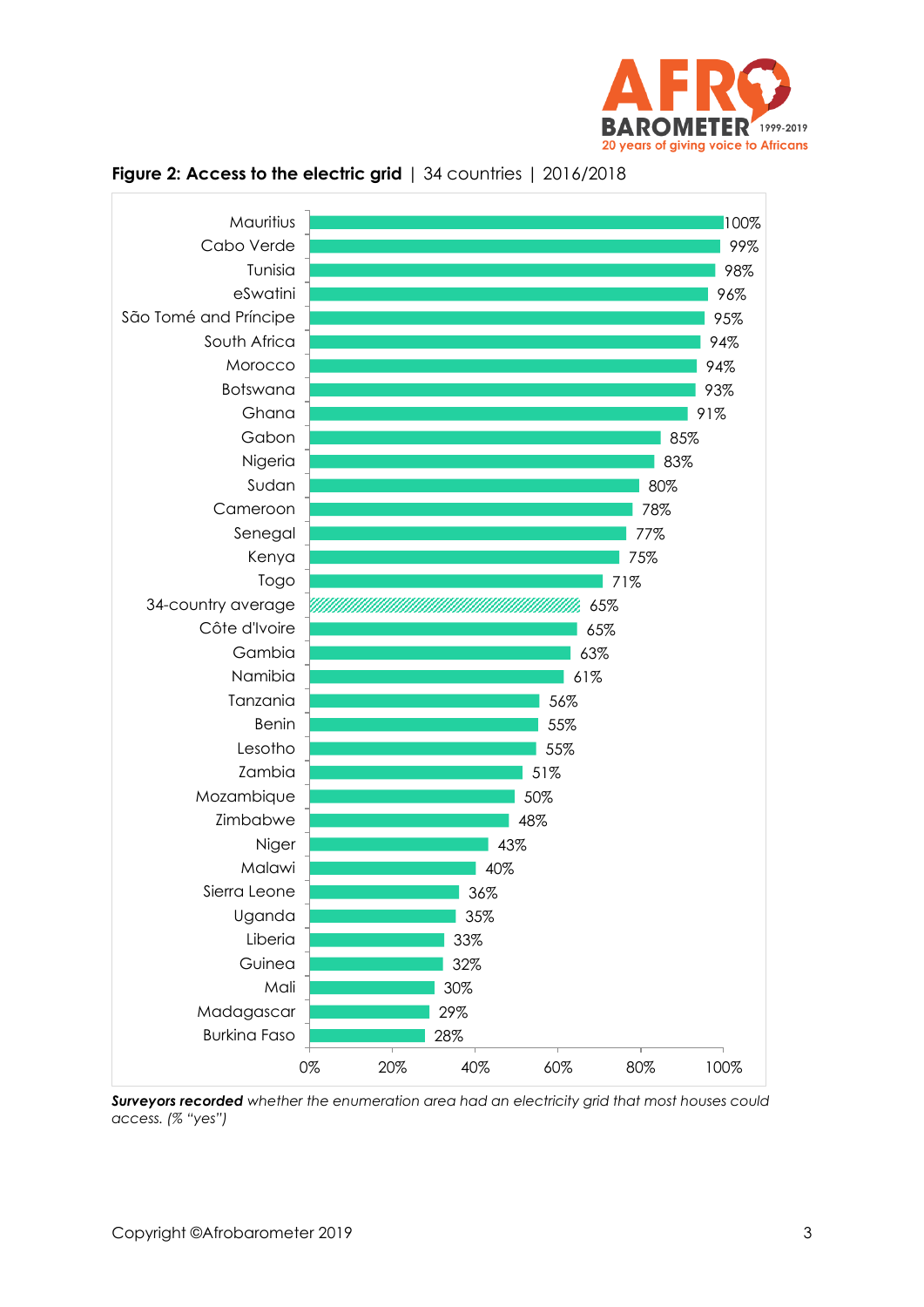

| <b>Burkina Faso</b>               |                                                              |            | 81%       |         |         | 5% 14% |
|-----------------------------------|--------------------------------------------------------------|------------|-----------|---------|---------|--------|
| Uganda                            |                                                              |            | 80%       |         | $7\%$   | 13%    |
| Liberia                           |                                                              | 78%        |           |         | 7%      | 15%    |
| Madagascar                        | 76%                                                          |            |           |         | $ 6\% $ | 17%    |
| Niger                             | 74%                                                          |            |           | $ 6\% $ | 20%     |        |
| Mali                              | 73%                                                          |            | 5%<br>22% |         |         |        |
| Tanzania                          |                                                              | 67%        |           | $9\%$   |         | 24%    |
| Guinea                            |                                                              | 65%        |           |         | 28%     | 17%    |
| Zambia                            |                                                              | 64%        |           | 5%      | 31%     |        |
| Lesotho                           |                                                              | 63%        |           | $9\%$   |         | 28%    |
| <b>Benin</b>                      |                                                              | 61%        |           | 10%     | 29%     |        |
| Sierra Leone                      |                                                              | 61%        |           | 17%     |         | 23%    |
| Malawi                            |                                                              | 61%        |           |         | 34%     | 5%     |
| Zimbabwe                          |                                                              | 60%        |           | 9%      | 30%     |        |
| Mozambique                        |                                                              | 56%        |           | $6\%$   | 35%     |        |
| Kenya                             |                                                              | 52%        | 11%       |         | 37%     |        |
| Namibia                           |                                                              | 49%        | $8\%$     |         | 43%     |        |
| 34-country average                |                                                              | 42%        | 14%       |         | 43%     |        |
|                                   |                                                              |            |           |         |         |        |
| Togo<br>Gambia                    |                                                              | 38%<br>37% | 11%       |         | 51%     |        |
| Côte d'Ivoire                     |                                                              |            | 21%       |         | 42%     |        |
|                                   |                                                              | 36%        | $9\%$     | 55%     |         |        |
| Senegal                           | 31%                                                          | $7\%$      |           | 62%     |         |        |
| Cameroon                          | 28%                                                          |            | 42%       |         | 30%     |        |
| Botswana<br>eSwatini              | 23%                                                          | 17%        |           | 59%     |         |        |
| Sudan                             | 19%                                                          | $11\%$     |           | 70%     |         |        |
|                                   | 19%                                                          | 25%        |           | 56%     |         |        |
| São Tomé and Príncipe             | 19%                                                          | 13%        |           | 68%     |         |        |
| Nigeria                           | $16\%$                                                       |            | 66%       |         |         | 18%    |
| Gabon                             | 14%                                                          | $13\%$     |           | 73%     |         |        |
| Ghana                             | 14% 7%                                                       |            |           | 79%     |         |        |
| South Africa                      | $8\%$                                                        | 34%        |           | 58%     |         |        |
| Cabo Verde                        | 8% 6%                                                        |            | 86%       |         |         |        |
| Tunisia                           | 1712%                                                        |            | 88%       |         |         |        |
| Morocco                           | $1.8\%$                                                      |            | 91%       |         |         |        |
| Mauritius                         | 17%                                                          |            | 98%       |         |         |        |
|                                   | 0%                                                           | 20%        | 40%       | 60%     | 80%     | 100%   |
| No electric grid or no connection |                                                              |            |           |         |         |        |
|                                   | Connected, works about half the time, occasionally, or never |            |           |         |         |        |
|                                   |                                                              |            |           |         |         |        |

### **Figure 3: Connection to the grid: Quantity and quality** | 34 countries | 2016/2018

*Respondents were asked: Do you have an electric connection to your home from the mains? [If yes:] How often is electricity actually available from this connection? (Note: "Refused" and "Don't know" responses are not shown.)*